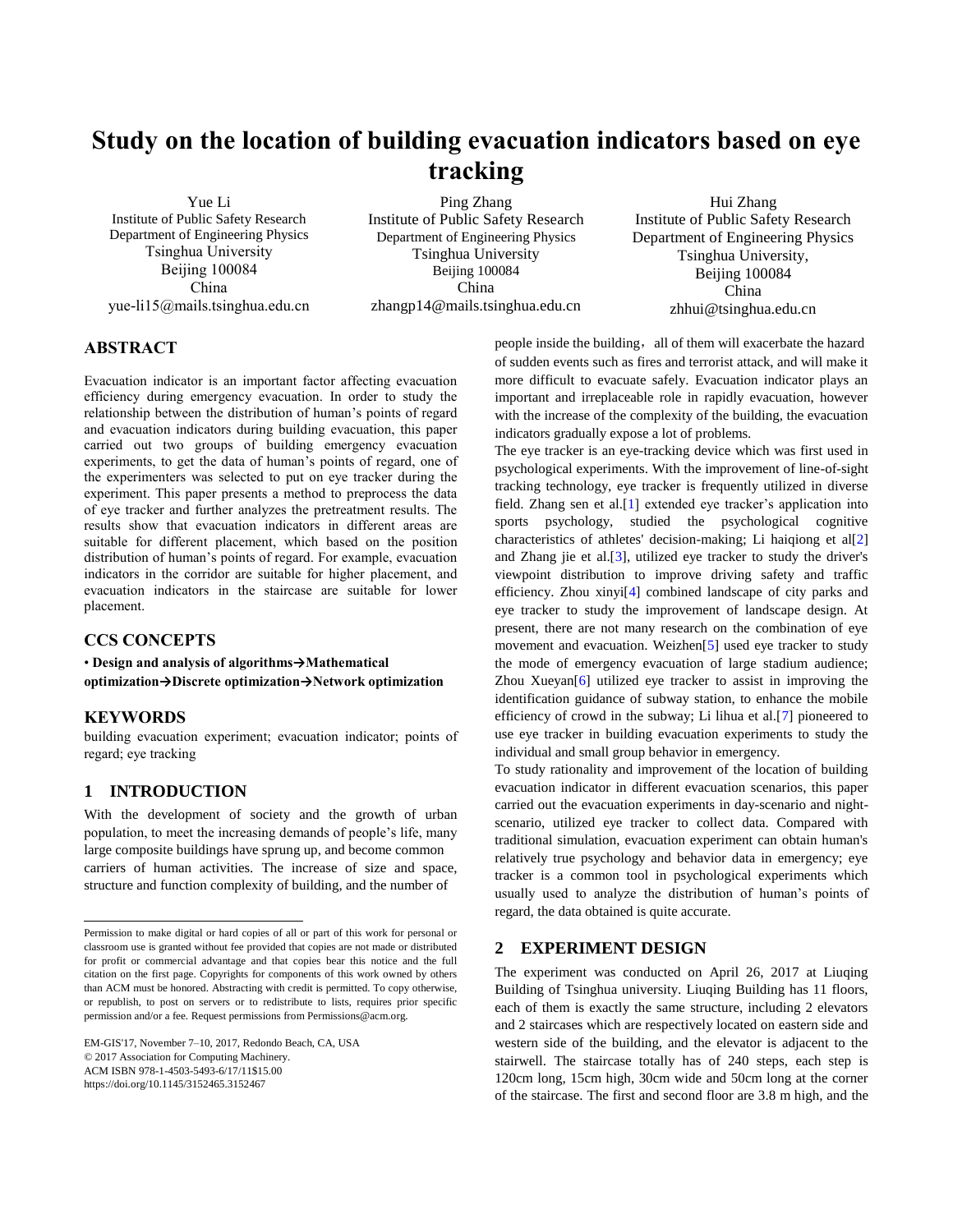EM-GIS'17, November 7–10, 2017, Redondo Beach, CA, USA Yue Li et al.

third floor to 10th floor are 5.4 m high. Evacuation instructors are installed in the corridor and staircase of each floor. The structure diagram of Liuqing Building is shown in Fig 1.



**Figure 1: Structure Diagram of Liuqing Building of Tsinghua University**

This experiment simulated the real evacuation scene, and the evacuation indicators are placed in different areas of each floor of Liuqing Building. Evacuation indicator is placed on one side of the wall in corridor and the height is close to the ground. Two kinds of signs are placed in the staircase, including floor number sign at each layer, evacuation indicator located at the corner of each floor and is highly close to the ground. Initially the subjects all gathered in a room on the 10th floor, when the alarm went off, the subjects were quickly evacuated from the room to the staircase, and then evacuated from the 10th floor to the first floor. One of the subjects was selected to wear eye tracker to record the eye movement.

All of the subjects are freshmen from Social Sciences of Tsinghua University. They are all the first time to come to Liuqing Building, and not familiar with its structure and evacuation route. In order to ensure the authenticity of the evacuation experiment, this paper only conducted an experiment respectively in the day and evening, so as to prevent the subjects from being too familiar with the construction structure. The start and end of the two experiments is the same, and so as the experimental route. In addition, the experiments adopt reward and punishment measures, the first person who arrives to the first floor will receive a monetary reward, and the person who arrives latest will deduct the money. The aim is to motivate the subjects to evacuate quickly, arouse the subjects' enthusiasm, and make the experiment closer to the real evacuation. The experiment scene is shown as Fig 2.



**Figure 2: Emergency Evacuation Experiment**

#### **3 RELATED WORK**

#### **3.1 Human's Eye Movement**

Information processing of human's eyes heavily rely on vision, about 80% to 90% of the external information is obtained through eyes. Eye tracker is an eye-tracking device based on the digital video, it's basic principle is to capture the eye image in real time by infrared camera of high frequency sampling, and then obtain eye movement data through image processing [5]. The concept and parameter index of human eye movement isn't consistent defined in many documentations, the following is the definition of high degree of recognition.

There are three main forms of eye movement: fixations, saccades and smooth pursuit. [6-15]

The fixation behaves as a stay on the observed target, the stay generally lasts at least 100ms. Human's eye is not absolutely stationary when fixing, the eyeball is constantly shaking slightly to see the object, its magnitude is generally less than 1 degree. Majority of the information is acquired and processed only when it is being watched. The point which gaze produces is called fixation point or point of regard.

The saccade is a rapid movement of the fixation point, and both eyes move simultaneously, the perspective is 1 to 40 degrees, the duration is 30ms to 120ms, the maximum speed is 400 degrees/s to 600 degrees/s. During the period of the saccades, the eyeball receives little information, because the image is moving too fast in the retina and the visual threshold is elevated as the saccade happens. This kind of point is called saccade point.

Smooth pursuit is a slow, binocular-moving eye movement form, the movement must have a slow moving target to be implemented. This kind of point is called unconscious point.

In addition, eye tracker also produces some noise points during the operation.

Therefore, the eye movement data collected by the eye tracker contain this four kinds of point: the fixation point, the saccade point, the unconscious point, and the noise point. Only the fixation points are valid data. The other three kinds don't contain valid information, they are collectively referred as the error points, and will be deleted by data preprocessing.

# **3.2 Eye Tracker's Original Data**

The eye tracker brand used in this paper is Yarbus, its original data file includes the video file in mp4 format, and the detailed TXT file for each point which corresponds to the video file.

According to the eye tracker's specification, the eye tracker records data about every 1/30 seconds, the data of each record includes serial number, time, usage pattern, frame rate, eye observation point coordinates, pupil coordinates, and other data. The eye tracker includes two modes of operation, online and offline. Result shows that, there are slight fluctuations in the time of interval between the two points recorded in different modes, but it's roughly around 1/30 seconds.

Therefore, this paper makes a reasonable simplification as follows: define the data record interval of the Yarbus eye tracker as 1/30 seconds, show as  $t_{\text{txt}}$ .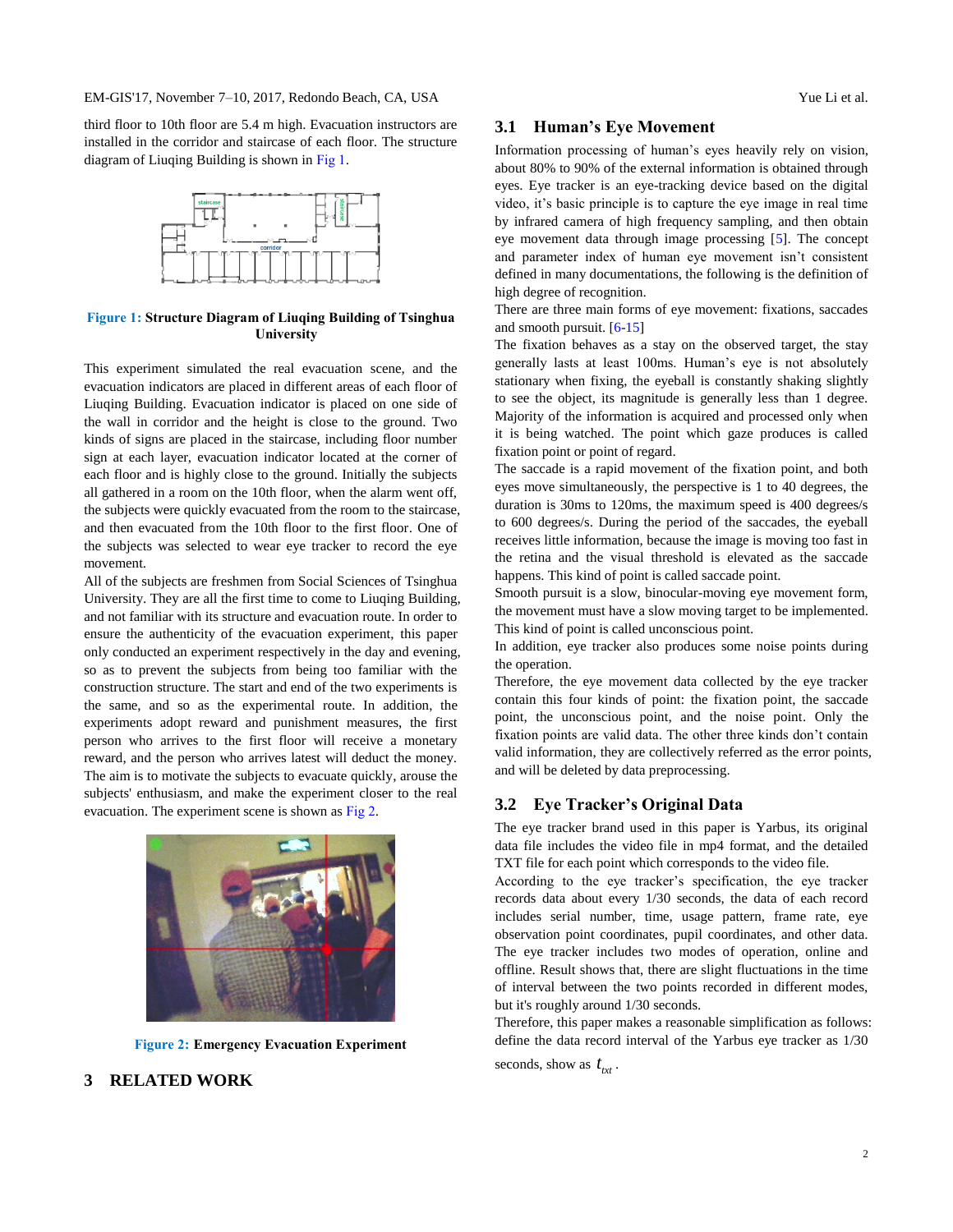EM-GIS'17, November 7–10, 2017, Redondo Beach, CA, USA Yue Li et al.

According to 2.1, human's eye movement produces two fixations at least 0.1s, which is far larger than the time interval between the two data recorded by eye tracker. It can be deducted that the eye tracker not only records the fixation points, but also the saccade points, the unconscious points and the noise points. So it is needed to preprocess the eye tracker data, delete the error points, screen out the real points of regard, then analysis to improve the accuracy of experimental data.

# **3.3 Data Preprocessing**

### **3.3.1 Analysis Process**

This article gives the following definitions, define the time interval between two fixation points produced by human's eye movement as  $t_{\text{por}}$ ; define the time interval between two data recorded by eye tracker as  $t_{\text{txt}}$ ; define human's point of regard as  $dot$   $_{por}$  ; define the data point recorded by eye tracker as  $\dot{dot}_{_{txt}}$  . Due to the minimum value of  $t_{\text{por}}$  is 0.1s, and  $t_{\text{txt}}$  which values

as 1/30 seconds didn't satisfy the definition of the fixation point, it can be calculated:

$$
\frac{t_{\text{por}}}{t_{\text{tot}}} = 0.1 / \frac{1}{30} = 3 \tag{1}
$$

If the data is recorded every 1/30 seconds, so 0.1s is evenly divided into three equal parts. That is to say, the eye tracker record four data in 0.1s. Because  $t_{\text{txt}}$  is far less than  $t_{\text{por}}$ , when the human eye movement is effective fixation, even though people are running during the evacuation, , the positions of *por dot* points are almost unchanged in a very short period of 1/30 seconds. So, the four consecutive  $dot_{\text{txt}}$  points should be very close to each other in 0.1s.

Therefore, the method to determine whether a  $dot_{xx}$  point is the  $dot$   $_{por}$  point is: determine whether the four consecutive  $dot$ points which adjacent to each other in time are also closely adjacent to each other in position. If the answer is yes, they are regarded as  $dot_{por}$ ; if on the contrary, they're regarded as the error points needed to be eliminated.

The method to determine whether four consecutive points are closely adjacent is as below: calculate whether the four  $dot_{txt}$ points can be surrounded by an envelope circle whose radius is settled. The mathematical explanation is as shown in Fig 3: there are n points, the distance between dot i and dot  $i+1$  is  $l_i$ ,  $1 \le i \le n-1$ , r represents radius of the circle. When  $1 \rightleftharpoons$ 1 2  $r \geq \frac{1}{2} \sum_{i=1}^{n-1} l_i$ , all the points can be surrounded in the circle. *i*



**Figure 3: The Envelope Circle Diagram Including n Points**

#### **3.3.2 Related Equation**

This paper defined: the effective length of video is T, per frame time of the video is  $\Delta t$ , frame number is  $n = \frac{T}{t}$ *t*  $=\left[\frac{T}{\Delta t}\right]$ , radius of 1 1 *n*

the envelope circle is 1 2 *i i*  $r \geq \frac{1}{2} \sum_{i=1}^{n-1} l_i$ , the coordinate of  $dot_{\text{tot}}$ 

point is  $\left( \mathcal{X}_i, \mathcal{Y}_i \right)$ , the coordinate of  $\textit{dot}$  point is  $\left( Z_{x i}, Z_{y i} \right)$ . When the radius of envelope circle meets the following condition, it is considered that four eye tracking points are points of regard.

$$
r \geq \frac{1}{2} \sum_{i=1}^{\left[\frac{T}{\Delta t}\right]-1} \sqrt{\left(x_{i+1} - x_i\right)^2 + \left(y_{i+1} - y_i\right)^2} \tag{2}
$$

If the four consecutive  $dot_{txt}$  points are found, because the time differences and position differences among these four points are very small, the arithmetic mean value of their coordinate is regarded as the coordinate of  $dot_{por}$  point which is shown as

$$
\Big(Z_{\scriptscriptstyle x i},Z_{\scriptscriptstyle y i}\Big).
$$

$$
Z_{xi} = \frac{1}{4} \sum_{i=1}^{i+4} x_i
$$
 (3)

$$
Z_{yi} = \frac{1}{4} \sum_{i=1}^{i+4} y_i
$$
 (4)

#### **4 POINT OF REGARD ANALYSIS**

In order to get the distribution of the  $dot_{por}$  points, this paper performs a series of preprocessing towards the obtained data. For the determination of envelope radius size, the radius was determined to be 6 based on repeated analysis and comparison. The  $dot_{por}$  points distribution of the two experiments are shown in Fig 4 and Fig 5.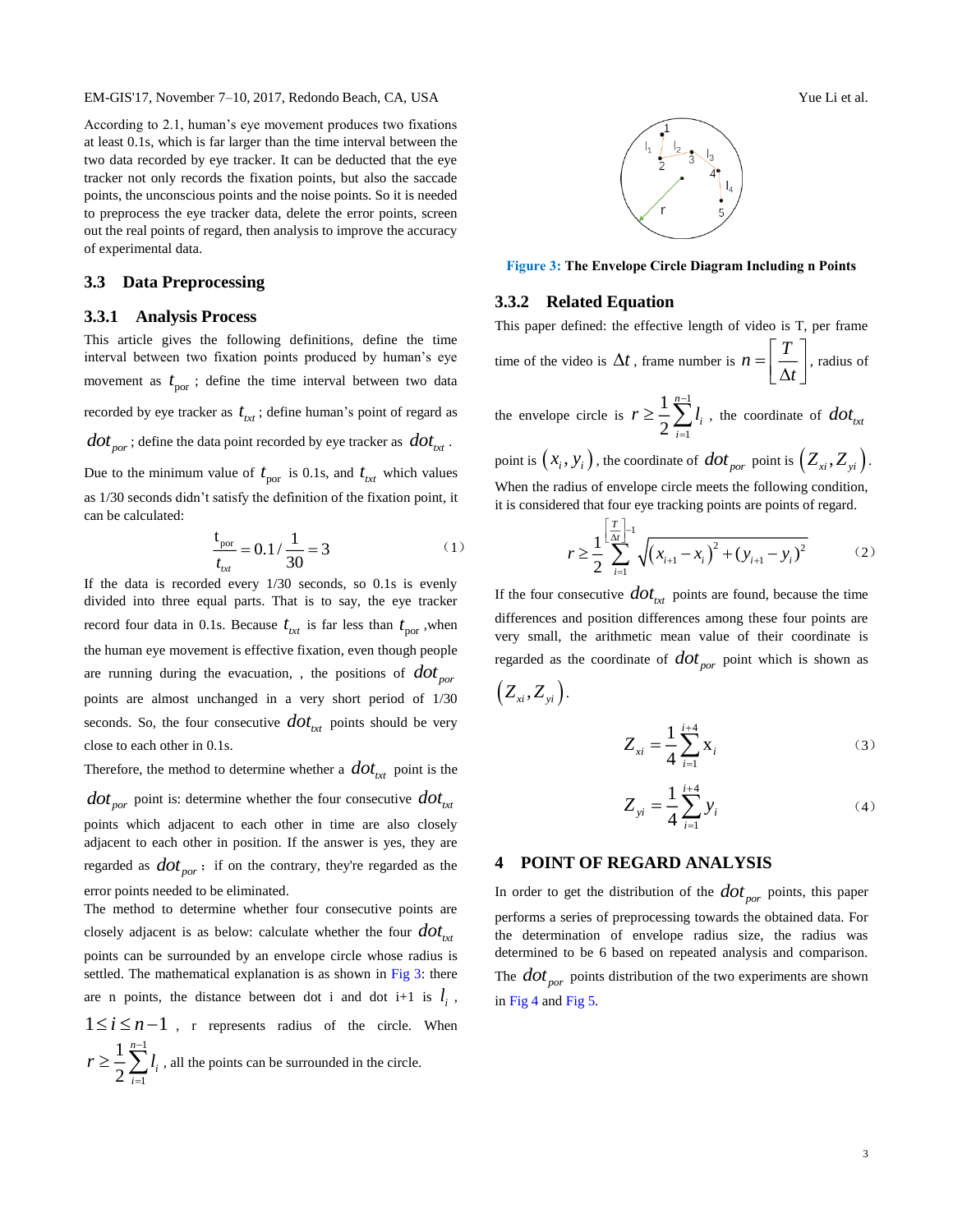EM-GIS'17, November 7–10, 2017, Redondo Beach, CA, USA Yue Li et al.



**Figure 4: Points of Regard Distribution In Day-scenario Experiment**



#### **Figure 5: Points of Regard Distribution In Night-scenario Experiment**

The experiments on day and night were both evacuated from the 10th floor to the 1st floor, whose routes are consistent and the evacuation time are close. The number of data points recorded by eye tracker is 5000 and 5500 respectively, the number of  $\textit{dot}_{por}$ points after data preprocessing are 153 and 210 respectively. Among them, when the evacuation indicator and  $dot_{por}$  point are appearing in the same screen, the number is 61 and 83 respectively. The preprocessing results are shown in table 1.

|  |  | <b>Table 1: The Preprocessing Results</b> |  |
|--|--|-------------------------------------------|--|
|--|--|-------------------------------------------|--|

|       |      | $dot_{xx}$ dot <sub>por</sub> | $dot_{\text{por}}$ point is in the same frame<br>with evacuation indicator |
|-------|------|-------------------------------|----------------------------------------------------------------------------|
| Day   | 5000 | - 153                         | 63                                                                         |
| Night | 5500 | 210                           | 83                                                                         |

A further analysis was made on the  $dot_{por}$  points through preprocessing. Find out the corresponding image data for each  $dot$   $_{por}$  point, select the image which contains both  $dot$   $_{por}$ point and evacuation indicator. The image data are distributed in different areas of the building, including corridor and staircase. There are only evacuation signs in the corridor, and in the stairwell there are both floor number signs and evacuation signs. Process every picture by adding a 13 by 18 grid to make the scene as delicate as possible, as Fig 6 shows.



#### **Figure 6: Image Data By Grid Processing**

According to the statistics, the relative position distribution between  $dot$ <sub>por</sub> point and evacuation indicator at different location is shown in table 2.

| <b>Table 2:</b> Relative Position Distribution Between $dot_{por}$ |  |
|--------------------------------------------------------------------|--|
|--------------------------------------------------------------------|--|

| <b>Point And Evacuation Indicator In Different Area</b> |                                                                                            |                                        |                                         |                                         |  |  |  |
|---------------------------------------------------------|--------------------------------------------------------------------------------------------|----------------------------------------|-----------------------------------------|-----------------------------------------|--|--|--|
| Scene                                                   | the relative<br>position of<br>$dot_{\emph{por}}$<br>point with<br>evacuation<br>indicator | evacuation<br>indicator in<br>corridor | floor<br>number<br>sign in<br>staircase | evacuation<br>indicator in<br>staircase |  |  |  |
|                                                         | top                                                                                        | 34                                     | 0                                       | 0                                       |  |  |  |
| Day                                                     | middle                                                                                     | 5                                      | 5                                       | 0                                       |  |  |  |
|                                                         | bottom                                                                                     | 0                                      | 15                                      | $\overline{4}$                          |  |  |  |
|                                                         | top                                                                                        | 40                                     | 0                                       | 1                                       |  |  |  |
| <b>Night</b>                                            | middle                                                                                     | 19                                     | 1                                       | 5                                       |  |  |  |
|                                                         | bottom                                                                                     | 1                                      | 7                                       | 5                                       |  |  |  |

It can be concluded that: the evacuation signs in the corridor are usually placed near the low level of the ground, this is because the smoke is heating up when fire happens, and people are more likely to bend down to see the signs; however, the results show that, when people are evacuated in the corridor, most of the people's points of regard are higher than the evacuation indicator no matter day or night. Therefore, it is recommended to increase evacuation indicators at high place in the corridor. The improvement is applicable to emergency evacuation in smokeless conditions such as earthquake, terrorist attacks. On the contrary, when people are evacuated in the stairwell, their points of regard are mostly lower than the floor number sign as well as evacuation indicator, there is a close relationship with person often focuses most of his or her attention on the feet when goes down the stairs. Therefore, it is suggested that the indication position of the stairsshall be pasted on the floor of the stairwell at the evacuation floor and ground floor.

# **5. CONCLUSIONS**

This paper adopts the method of emergency evacuation experiment, utilizes eye tracker as the experimental instrument to obtain authentic and credible data; selects the fixation point based on the moving range of human's points of regard in the unit time, and presents a new approach to the data of eye tracker. The experimental result verifies the distribution of the points of regard during emergency evacuation, studies the rationality of location distribution of the existing building evacuation indicators. The